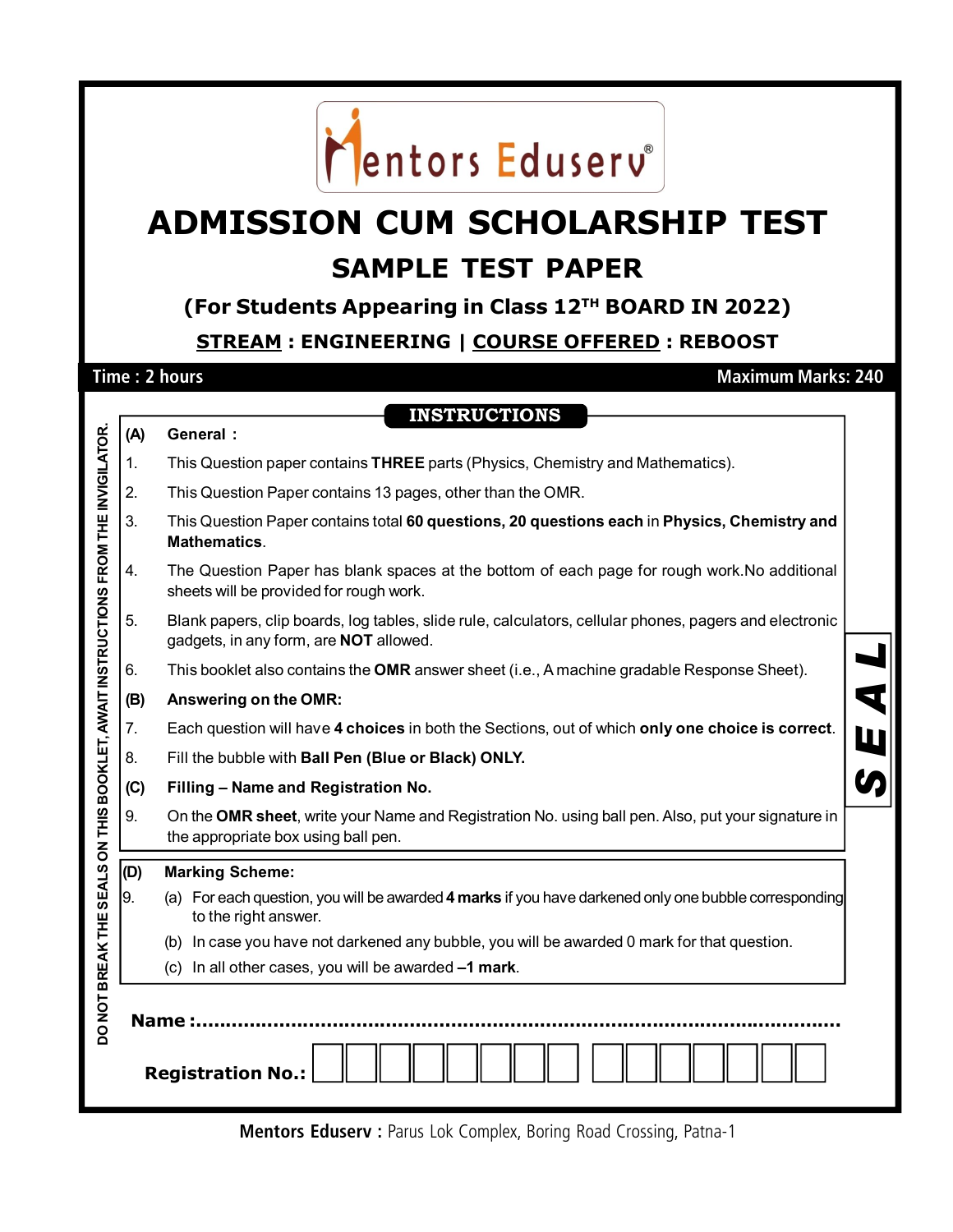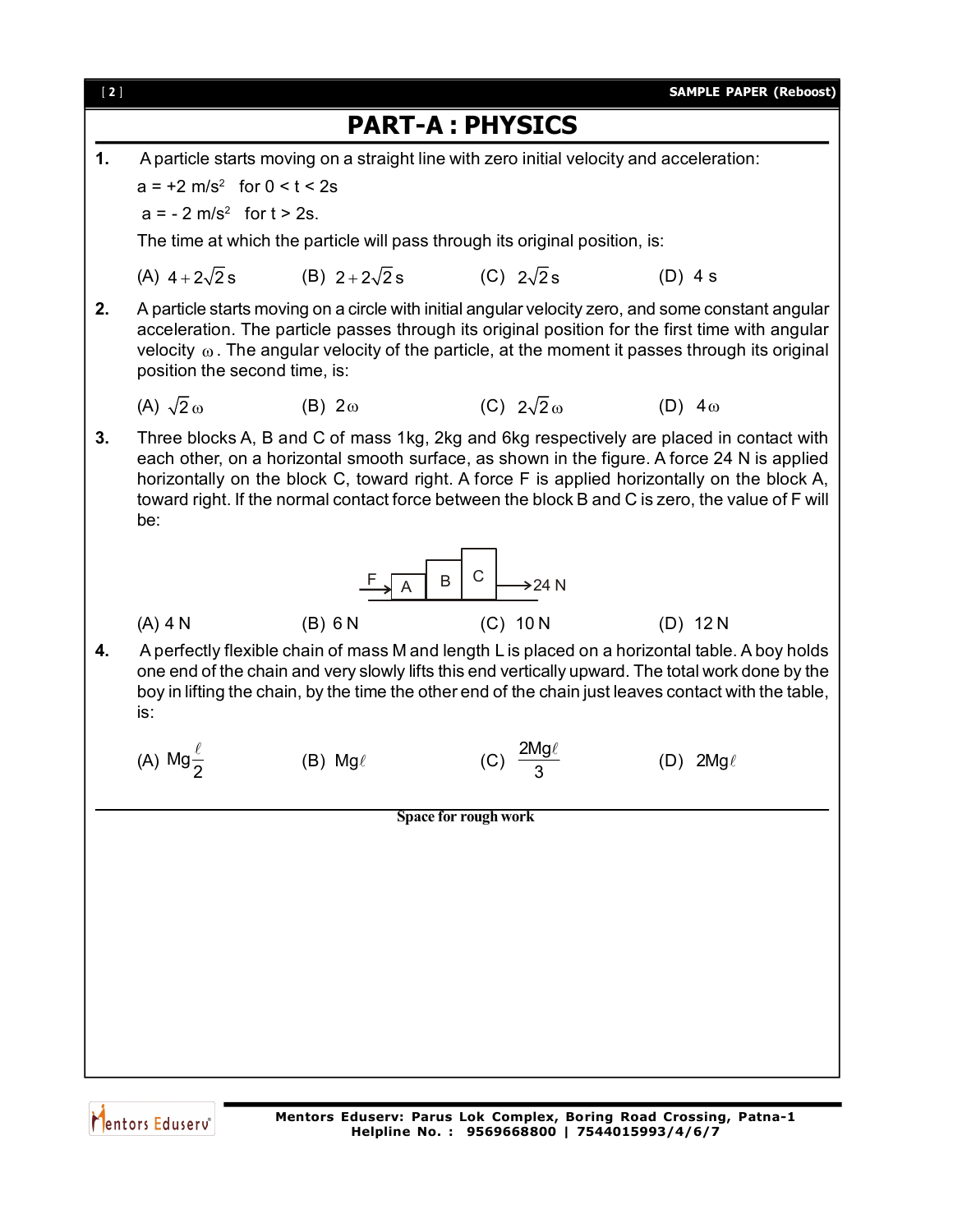|    | <b>SAMPLE PAPER (Reboost)</b>                                                                                                                                                                                                                                                                                                                                   |                                                    |                                   | $[3]$                                                                                                                                                                                                        |  |  |  |  |
|----|-----------------------------------------------------------------------------------------------------------------------------------------------------------------------------------------------------------------------------------------------------------------------------------------------------------------------------------------------------------------|----------------------------------------------------|-----------------------------------|--------------------------------------------------------------------------------------------------------------------------------------------------------------------------------------------------------------|--|--|--|--|
| 5. | A ball is released on a horizontal floor, from a height of 320 m. Coefficient of restitution for the<br>collision of the ball with the floor is 1/2. The time interval between the second and the third<br>collision of the ball with the floor is:                                                                                                             |                                                    |                                   |                                                                                                                                                                                                              |  |  |  |  |
|    | $(A)$ 2 s                                                                                                                                                                                                                                                                                                                                                       | $(B)$ 4 s                                          | $(C)$ 6 s                         | (D) 8s                                                                                                                                                                                                       |  |  |  |  |
| 6. | velocity of the disc is:                                                                                                                                                                                                                                                                                                                                        |                                                    |                                   | A circular disc of mass M and radius R is rolling (not pure rolling) on a horizontal surface.<br>Velocity of the centre of the disc is v. Total kinetic energy of the disc is 11Mv <sup>2</sup> /4. Angular  |  |  |  |  |
|    | (A) $\frac{V}{R}$                                                                                                                                                                                                                                                                                                                                               | (B) $\frac{2v}{D}$                                 | (C) $\frac{3v}{R}$                | (D) $\frac{4v}{R}$                                                                                                                                                                                           |  |  |  |  |
| 7. | the radius of the ball is:                                                                                                                                                                                                                                                                                                                                      |                                                    |                                   | A spherical solid ball of bulk modulus B is taken from the surface of ocean to a depth of h. The<br>density of the liquid is $\sigma$ (constant). Acceleration due to gravity is g. The fractional change in |  |  |  |  |
|    | (A) $\frac{\sigma gh}{R}$                                                                                                                                                                                                                                                                                                                                       | (B) $\frac{\sigma g h}{2R}$                        | (C) $\frac{\sigma g h}{3R}$       | (D) $\frac{\sigma g h}{4R}$                                                                                                                                                                                  |  |  |  |  |
| 8. | A block is connected with a spring and placed on a smooth horizontal floor as shown in the<br>figure (a). If displaced and released, the block oscillates with a time period T. Now the spring<br>is cut into two equal parts and the two parts are connected with the same block as shown in<br>the figure (b). Now the block will oscillate with time period: |                                                    |                                   |                                                                                                                                                                                                              |  |  |  |  |
|    |                                                                                                                                                                                                                                                                                                                                                                 | $\blacksquare$ mommor $\blacksquare$<br>(a)        | <b>JUINTED</b><br>m<br>mmm<br>(b) |                                                                                                                                                                                                              |  |  |  |  |
|    | (A) $\frac{1}{\sqrt{2}}$                                                                                                                                                                                                                                                                                                                                        | (B) $\frac{1}{2}$                                  | $(C)$ T                           | $(D)$ 2T                                                                                                                                                                                                     |  |  |  |  |
| 9. |                                                                                                                                                                                                                                                                                                                                                                 | The velocity of the wave $y = Asin2(ax + bt)$ is : |                                   |                                                                                                                                                                                                              |  |  |  |  |
|    | (A) $\frac{a}{b}$                                                                                                                                                                                                                                                                                                                                               | $(B) \frac{b}{2}$                                  | $rac{2a}{h}$                      |                                                                                                                                                                                                              |  |  |  |  |
|    |                                                                                                                                                                                                                                                                                                                                                                 |                                                    |                                   |                                                                                                                                                                                                              |  |  |  |  |
|    | Space for rough work                                                                                                                                                                                                                                                                                                                                            |                                                    |                                   |                                                                                                                                                                                                              |  |  |  |  |
|    |                                                                                                                                                                                                                                                                                                                                                                 |                                                    |                                   |                                                                                                                                                                                                              |  |  |  |  |
|    |                                                                                                                                                                                                                                                                                                                                                                 |                                                    |                                   |                                                                                                                                                                                                              |  |  |  |  |
|    |                                                                                                                                                                                                                                                                                                                                                                 |                                                    |                                   |                                                                                                                                                                                                              |  |  |  |  |
|    |                                                                                                                                                                                                                                                                                                                                                                 |                                                    |                                   |                                                                                                                                                                                                              |  |  |  |  |
|    |                                                                                                                                                                                                                                                                                                                                                                 |                                                    |                                   |                                                                                                                                                                                                              |  |  |  |  |
|    |                                                                                                                                                                                                                                                                                                                                                                 |                                                    |                                   |                                                                                                                                                                                                              |  |  |  |  |
|    |                                                                                                                                                                                                                                                                                                                                                                 |                                                    |                                   |                                                                                                                                                                                                              |  |  |  |  |

**Mentors Eduserv: Parus Lok Complex, Boring Road Crossing, Patna-1 Helpline No. : 9569668800 | 7544015993/4/6/7**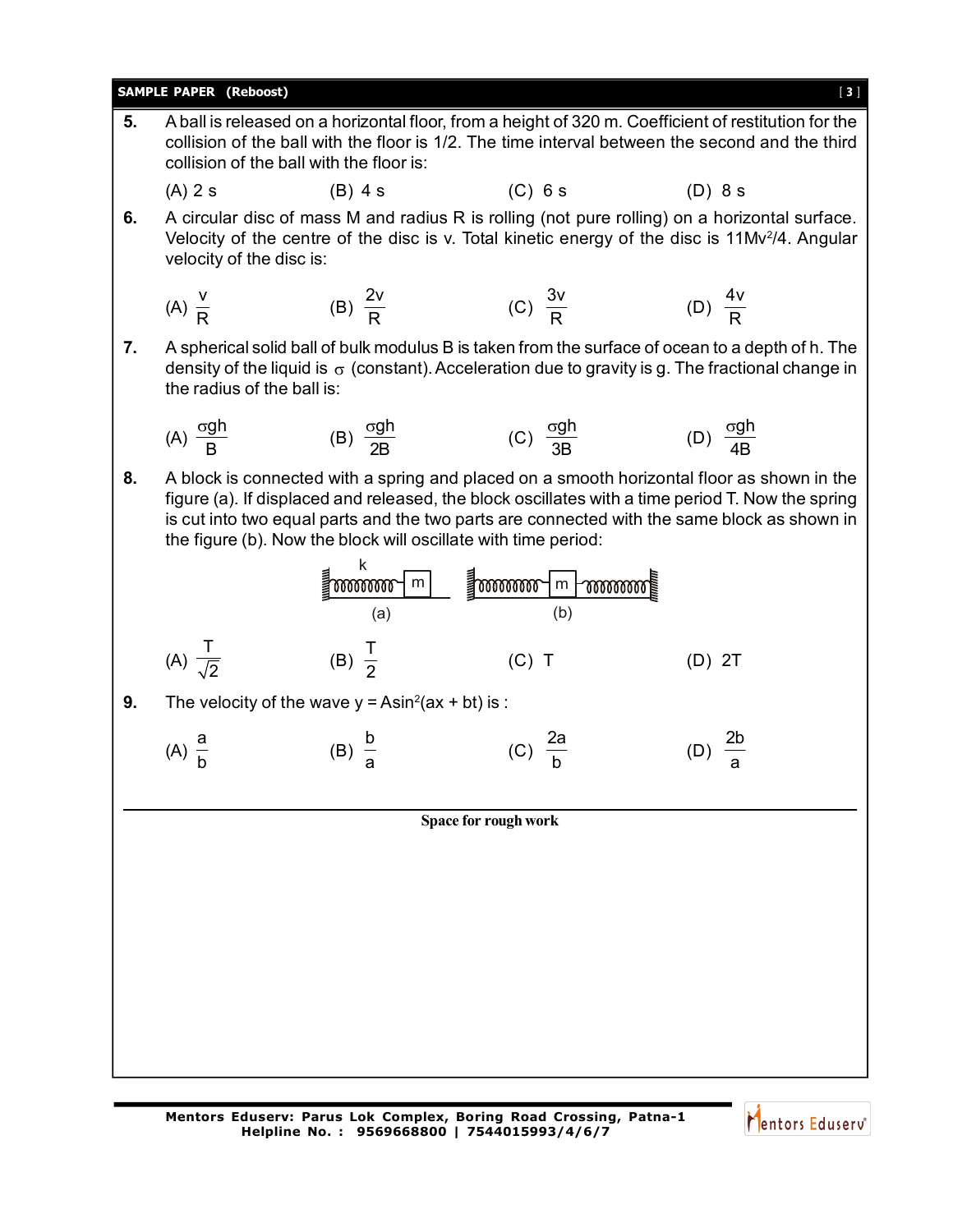

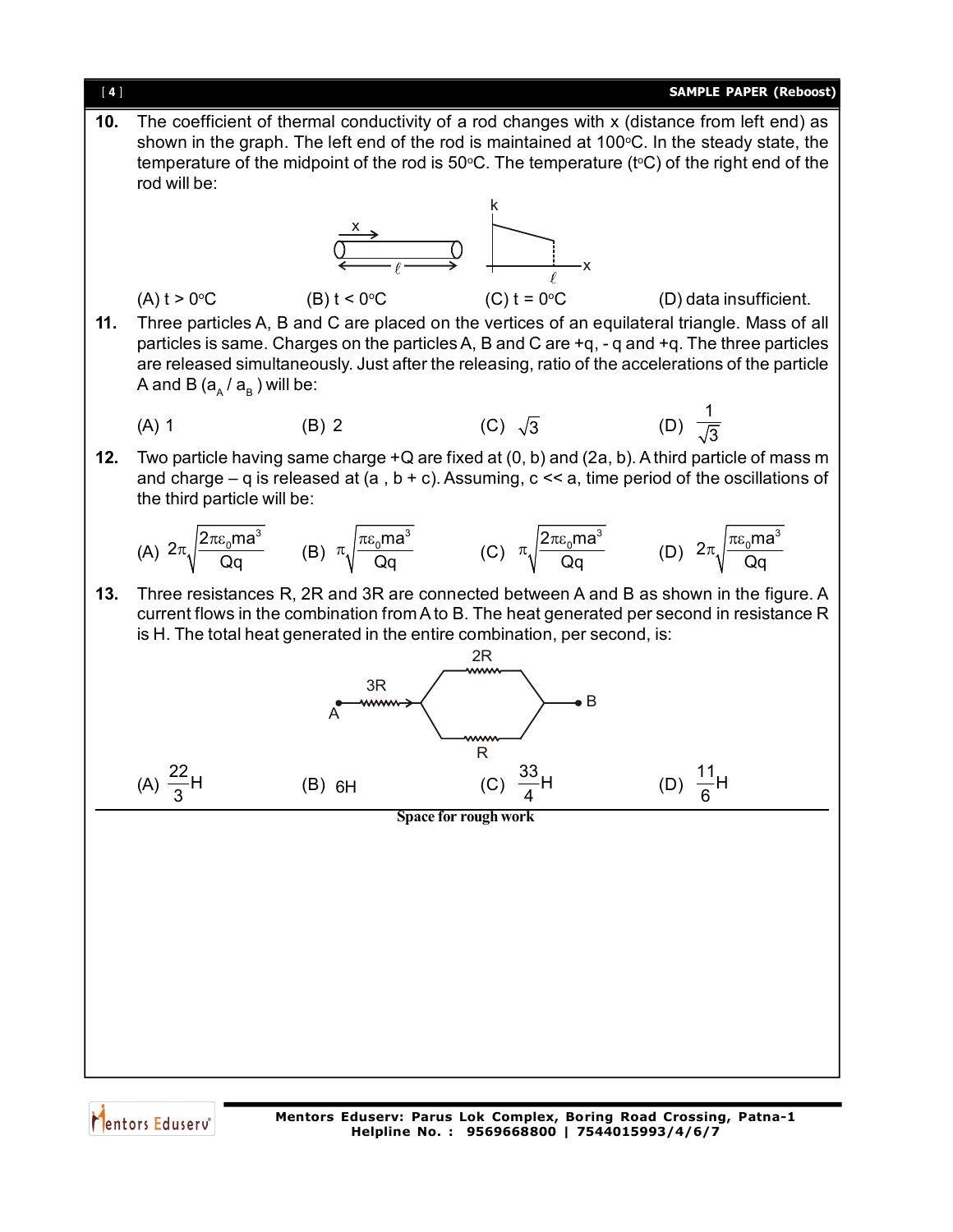

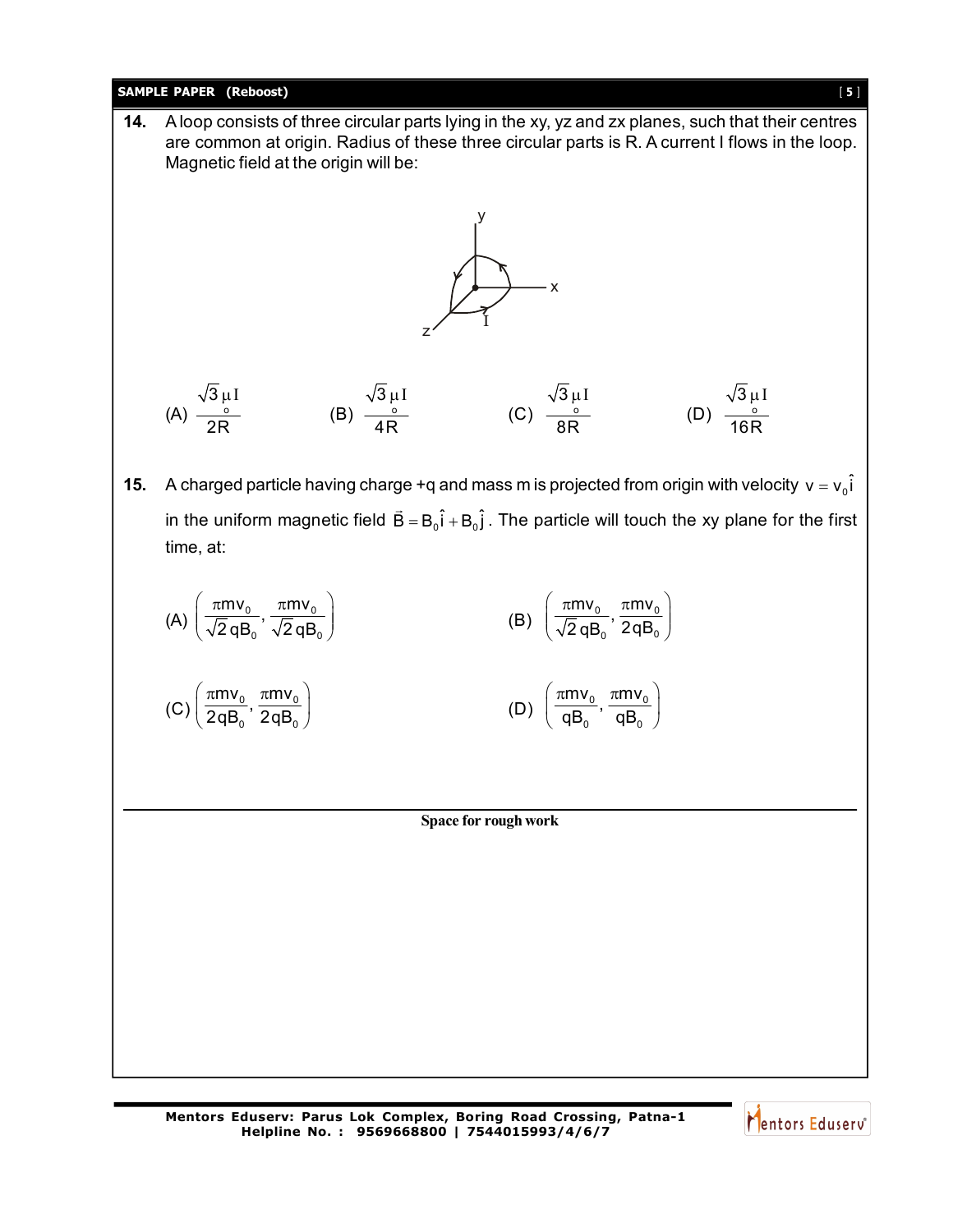| [6] |                                                                                                                                                                                                                                                                                                                                                                                                                                                                                                                  |                                                                            |                                      | <b>SAMPLE PAPER (Reboost)</b>                                                                                                |  |  |  |  |
|-----|------------------------------------------------------------------------------------------------------------------------------------------------------------------------------------------------------------------------------------------------------------------------------------------------------------------------------------------------------------------------------------------------------------------------------------------------------------------------------------------------------------------|----------------------------------------------------------------------------|--------------------------------------|------------------------------------------------------------------------------------------------------------------------------|--|--|--|--|
| 16. | A rectangular loop of side lengths a and b, and total resistance R is placed in a uniform<br>magnetic field B. The magnetic field exists only on the left side of the vertical line shown in the<br>figure. The magnetic field is perpendicular to the plane of paper, and the loop is in the plane of<br>paper. Initially the loop is completely inside the magnetic field, and it pulled out of the magnetic<br>field at a constant speed v, as shown in the figure. Total heat generated in the loop will be: |                                                                            |                                      |                                                                                                                              |  |  |  |  |
|     | (A) $\frac{B^2b^2 \text{ va}}{4R}$                                                                                                                                                                                                                                                                                                                                                                                                                                                                               | (B) $\frac{B^2b^2 \text{va}}{2R}$                                          |                                      | ⊗B                                                                                                                           |  |  |  |  |
|     | (C) $\frac{B^2b^2\vee a}{B}$                                                                                                                                                                                                                                                                                                                                                                                                                                                                                     | (D) $\frac{2B^2b^2\vee a}{b}$                                              |                                      |                                                                                                                              |  |  |  |  |
| 17. |                                                                                                                                                                                                                                                                                                                                                                                                                                                                                                                  | The rms value of the current $I = (20\sqrt{2} A) \sin (10 \pi t)$ is       |                                      |                                                                                                                              |  |  |  |  |
|     | $(A)$ 10 A                                                                                                                                                                                                                                                                                                                                                                                                                                                                                                       | (B) $10\sqrt{2}$ A                                                         | $(C)$ 20 A                           | (D) $20\sqrt{2}$ A                                                                                                           |  |  |  |  |
| 18. | A point object moves on the principal axis of a convex lens of focal length 10cm. The speed<br>of the object is 1 cm/s. The speed of the image at the moment the distance of the object<br>from the lens becomes 15 cm, is:                                                                                                                                                                                                                                                                                      |                                                                            |                                      |                                                                                                                              |  |  |  |  |
|     | $(A)$ 1 cm/s                                                                                                                                                                                                                                                                                                                                                                                                                                                                                                     | $(B)$ 2 cm/s                                                               | $(C)$ 3 cm/s                         | $(D)$ 4 cm/s.                                                                                                                |  |  |  |  |
| 19. |                                                                                                                                                                                                                                                                                                                                                                                                                                                                                                                  | electron in H in the second shell is $r_2$ . The ratio $r_1/r_2$ is:       |                                      | The radius of the orbit of electron in He <sup><math>+</math></sup> in the fourth shell is $r1$ . The radius of the orbit of |  |  |  |  |
|     | $(A)$ 1                                                                                                                                                                                                                                                                                                                                                                                                                                                                                                          | (B) 1/2                                                                    | $(C)$ 2                              | $(D)$ 4                                                                                                                      |  |  |  |  |
| 20. |                                                                                                                                                                                                                                                                                                                                                                                                                                                                                                                  | What is the component of $3\hat{i} + 4\hat{j}$ along $\hat{i} + \hat{j}$ ? |                                      |                                                                                                                              |  |  |  |  |
|     | (A) $\frac{7}{2}(\hat{i} + \hat{j})$                                                                                                                                                                                                                                                                                                                                                                                                                                                                             | (B) $\frac{3}{2}(\hat{i} + \hat{j})$                                       | (C) $\frac{5}{2}(\hat{i} + \hat{j})$ | (D) $\frac{1}{2}(\hat{i} + \hat{j})$                                                                                         |  |  |  |  |
|     |                                                                                                                                                                                                                                                                                                                                                                                                                                                                                                                  |                                                                            | Space for rough work                 |                                                                                                                              |  |  |  |  |
|     |                                                                                                                                                                                                                                                                                                                                                                                                                                                                                                                  |                                                                            |                                      |                                                                                                                              |  |  |  |  |
|     |                                                                                                                                                                                                                                                                                                                                                                                                                                                                                                                  |                                                                            |                                      |                                                                                                                              |  |  |  |  |
|     |                                                                                                                                                                                                                                                                                                                                                                                                                                                                                                                  |                                                                            |                                      |                                                                                                                              |  |  |  |  |
|     |                                                                                                                                                                                                                                                                                                                                                                                                                                                                                                                  |                                                                            |                                      |                                                                                                                              |  |  |  |  |
|     |                                                                                                                                                                                                                                                                                                                                                                                                                                                                                                                  |                                                                            |                                      |                                                                                                                              |  |  |  |  |
|     |                                                                                                                                                                                                                                                                                                                                                                                                                                                                                                                  |                                                                            |                                      |                                                                                                                              |  |  |  |  |
|     |                                                                                                                                                                                                                                                                                                                                                                                                                                                                                                                  |                                                                            |                                      |                                                                                                                              |  |  |  |  |

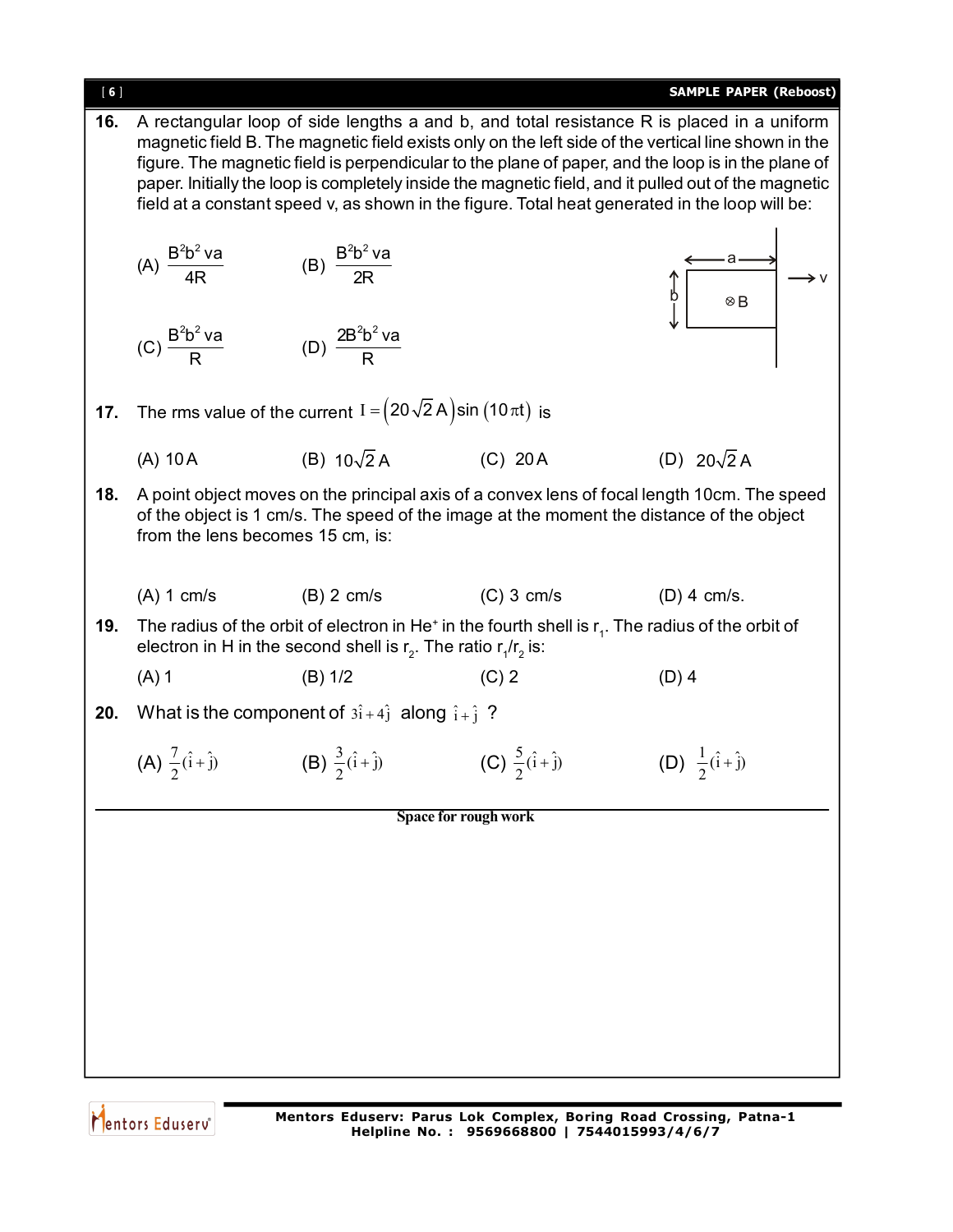|     |                                                                                                                                                                                                     |                                                                                                             | <b>PART-B: CHEMISTRY</b>                                        |                                                                                                                                                    |  |  |  |
|-----|-----------------------------------------------------------------------------------------------------------------------------------------------------------------------------------------------------|-------------------------------------------------------------------------------------------------------------|-----------------------------------------------------------------|----------------------------------------------------------------------------------------------------------------------------------------------------|--|--|--|
| 21. | Freezing point of an aqueous solution is $(-0.186)$ °C. Elevation of boiling point of the same<br>solution is $K_h$ = 0.512°C, $K_f$ = 1.86°C, find the increase in boiling point.                  |                                                                                                             |                                                                 |                                                                                                                                                    |  |  |  |
|     | (A) $0.186$ °C                                                                                                                                                                                      | (B) $0.0512$ °C                                                                                             | (C) $0.092$ °C                                                  | (D) $0.2372$ °C                                                                                                                                    |  |  |  |
| 22. | The value of $(n_2 + n_1)$ and $(n_2^2 - n_1^2)$ for He <sup>+</sup> ion in atomic spectrum are 4 and 8 respectively.<br>The wavelength of emitted photon when electron jump from $n_2$ to $n_1$ is |                                                                                                             |                                                                 |                                                                                                                                                    |  |  |  |
|     | (A) $\frac{32}{9}$ R <sub>H</sub>                                                                                                                                                                   | (B) $\frac{9}{32}R_H$                                                                                       | (C) $\frac{9}{32 R_{\text{H}}}$ (D) $\frac{32}{9 R_{\text{H}}}$ |                                                                                                                                                    |  |  |  |
| 23. |                                                                                                                                                                                                     | found to be non - linear, the intercept on y -axis will be :                                                |                                                                 | For a certain gas which deviates a little from ideal behaviour. A plot between $P / \rho v s P$ was                                                |  |  |  |
|     | (A) $\frac{RT}{M}$                                                                                                                                                                                  | (B) $\frac{M}{RT}$                                                                                          | (C) $\frac{MZ}{RT}$                                             | (D) $\frac{R}{T M}$                                                                                                                                |  |  |  |
| 24. |                                                                                                                                                                                                     |                                                                                                             |                                                                 | The dissociation constant for $[Ag(NH_3)_2]^+$ into Ag <sup>+</sup> and NH <sub>3</sub> is 10 <sup>-13</sup> at 298 K. If $E^o_{Aq^+/Aq} = 0.8V$ , |  |  |  |
|     |                                                                                                                                                                                                     | then E° for the half cell $[Ag(NH_3)_2]^+$ + e <sup>-</sup> $\longrightarrow$ Ag + 2NH <sub>3</sub> will be |                                                                 |                                                                                                                                                    |  |  |  |
|     | (A) 0.33 V                                                                                                                                                                                          |                                                                                                             | $(B) -0.33$ V $(C) -0.033$ V $(D) 0.033$ V                      |                                                                                                                                                    |  |  |  |
| 25. |                                                                                                                                                                                                     | M and $K_a$ for CH <sub>3</sub> COOH = 10 <sup>-5</sup> , $K_a$ for CCI <sub>2</sub> HCOOH is -             |                                                                 | A solution contains 0.09 M HCl, 0.09 M CCl, HCOOH, and 0.1 M CH, COOH. If total [H <sup>+</sup> ] = 0.1                                            |  |  |  |
|     | $(A)$ 1.35 $\times$ 10 <sup>-4</sup>                                                                                                                                                                |                                                                                                             | (B) $0.18 \times 10^{-2}$                                       |                                                                                                                                                    |  |  |  |
|     | (C) $0.18 \times 10^{-5}$                                                                                                                                                                           |                                                                                                             | (D) $1.25 \times 10^{-2}$                                       |                                                                                                                                                    |  |  |  |
| 26. | In a first order reaction, the concentration of the reactant, decreases from 0.8 M to 0.4 M is 15<br>minutes. The time taken for the concentration to change 0.1 M to 0.025 M is                    |                                                                                                             |                                                                 |                                                                                                                                                    |  |  |  |
|     |                                                                                                                                                                                                     | $(A)$ 7.5 minutes $(B)$ 15 minutes $(C)$ 30 minutes                                                         |                                                                 | $(D)$ 60 minutes                                                                                                                                   |  |  |  |
|     |                                                                                                                                                                                                     |                                                                                                             | Space for rough work                                            |                                                                                                                                                    |  |  |  |
|     |                                                                                                                                                                                                     |                                                                                                             |                                                                 |                                                                                                                                                    |  |  |  |
|     |                                                                                                                                                                                                     |                                                                                                             |                                                                 |                                                                                                                                                    |  |  |  |
|     |                                                                                                                                                                                                     |                                                                                                             |                                                                 |                                                                                                                                                    |  |  |  |
|     |                                                                                                                                                                                                     |                                                                                                             |                                                                 |                                                                                                                                                    |  |  |  |
|     |                                                                                                                                                                                                     |                                                                                                             |                                                                 |                                                                                                                                                    |  |  |  |
|     |                                                                                                                                                                                                     |                                                                                                             |                                                                 |                                                                                                                                                    |  |  |  |
|     |                                                                                                                                                                                                     |                                                                                                             |                                                                 |                                                                                                                                                    |  |  |  |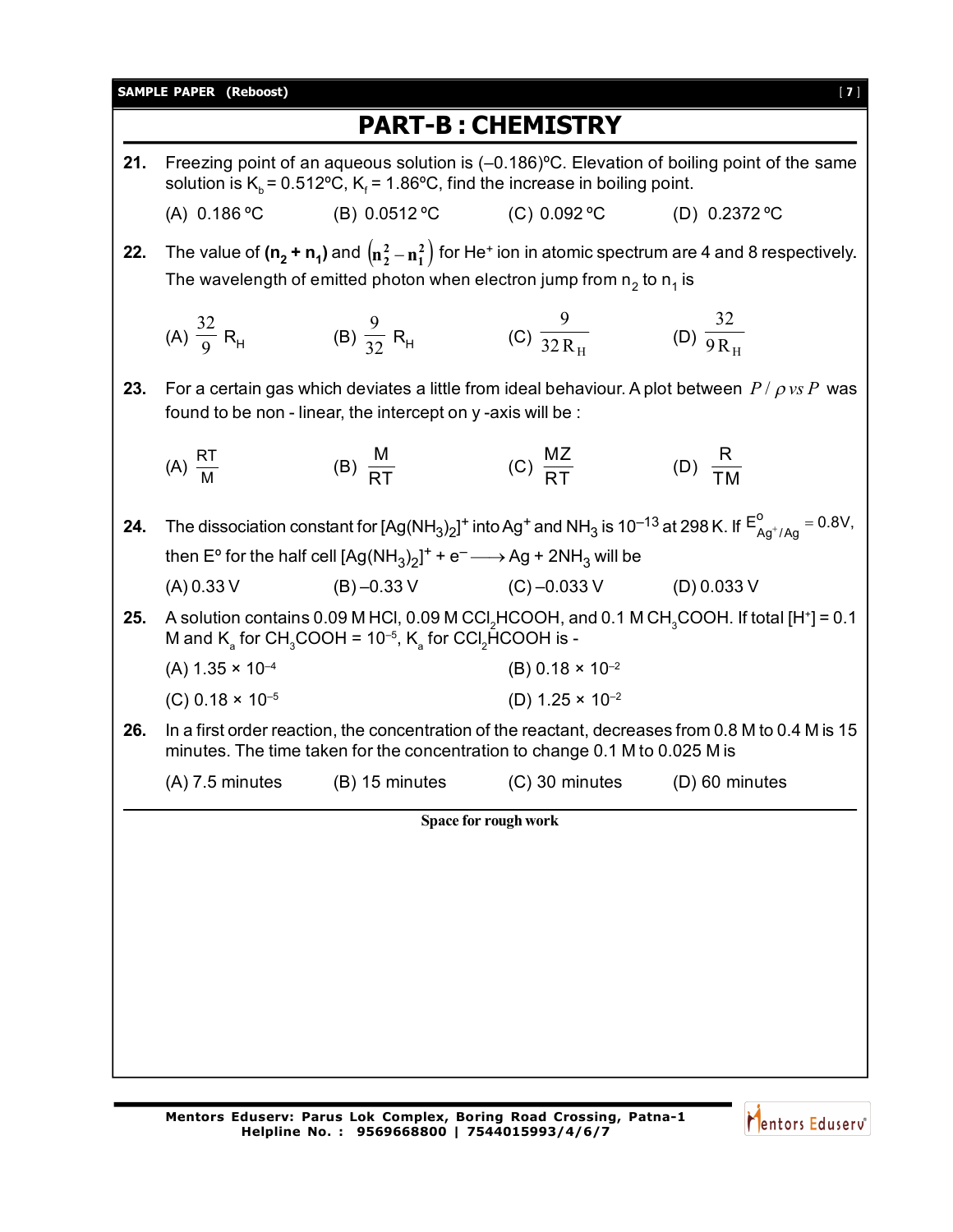

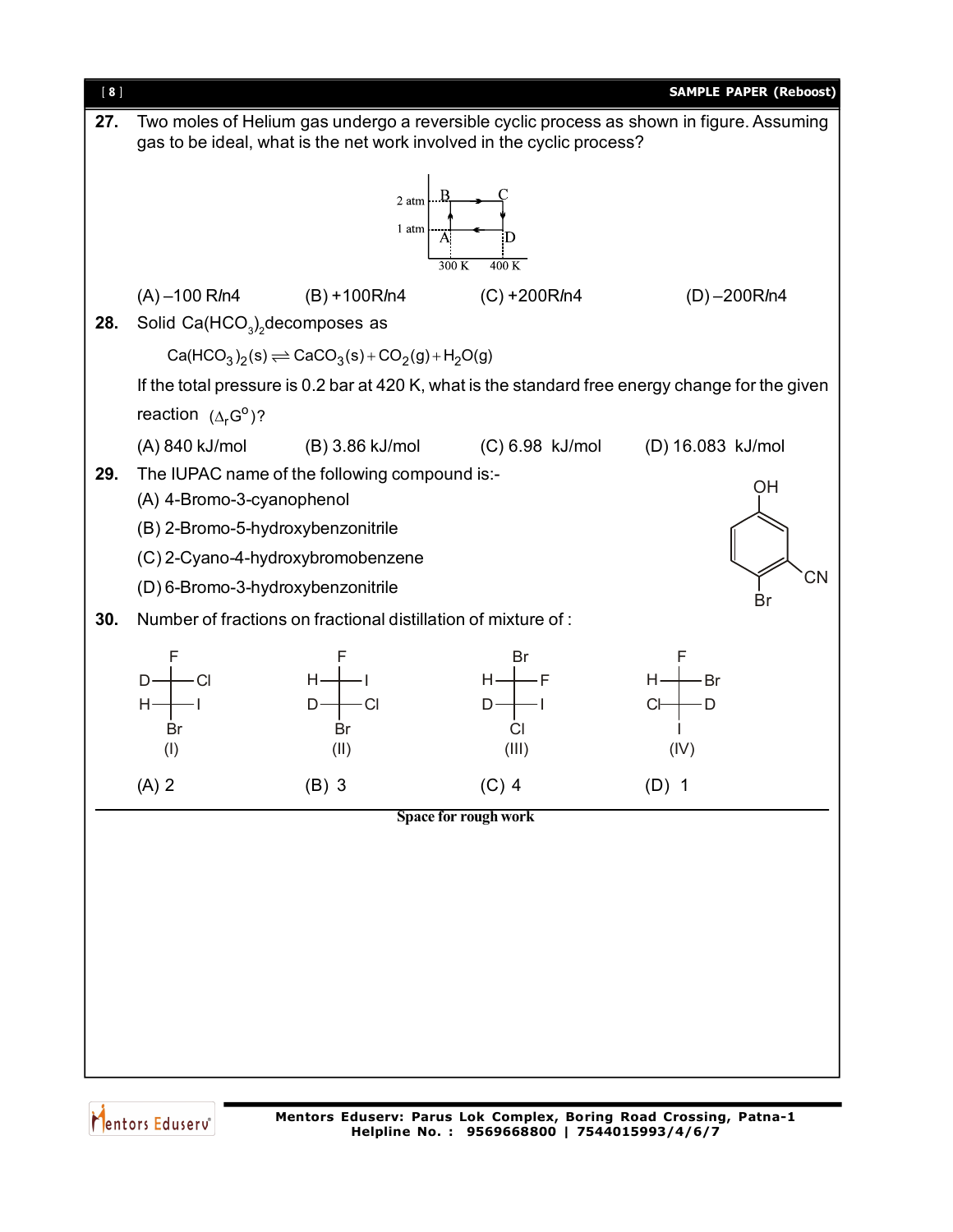

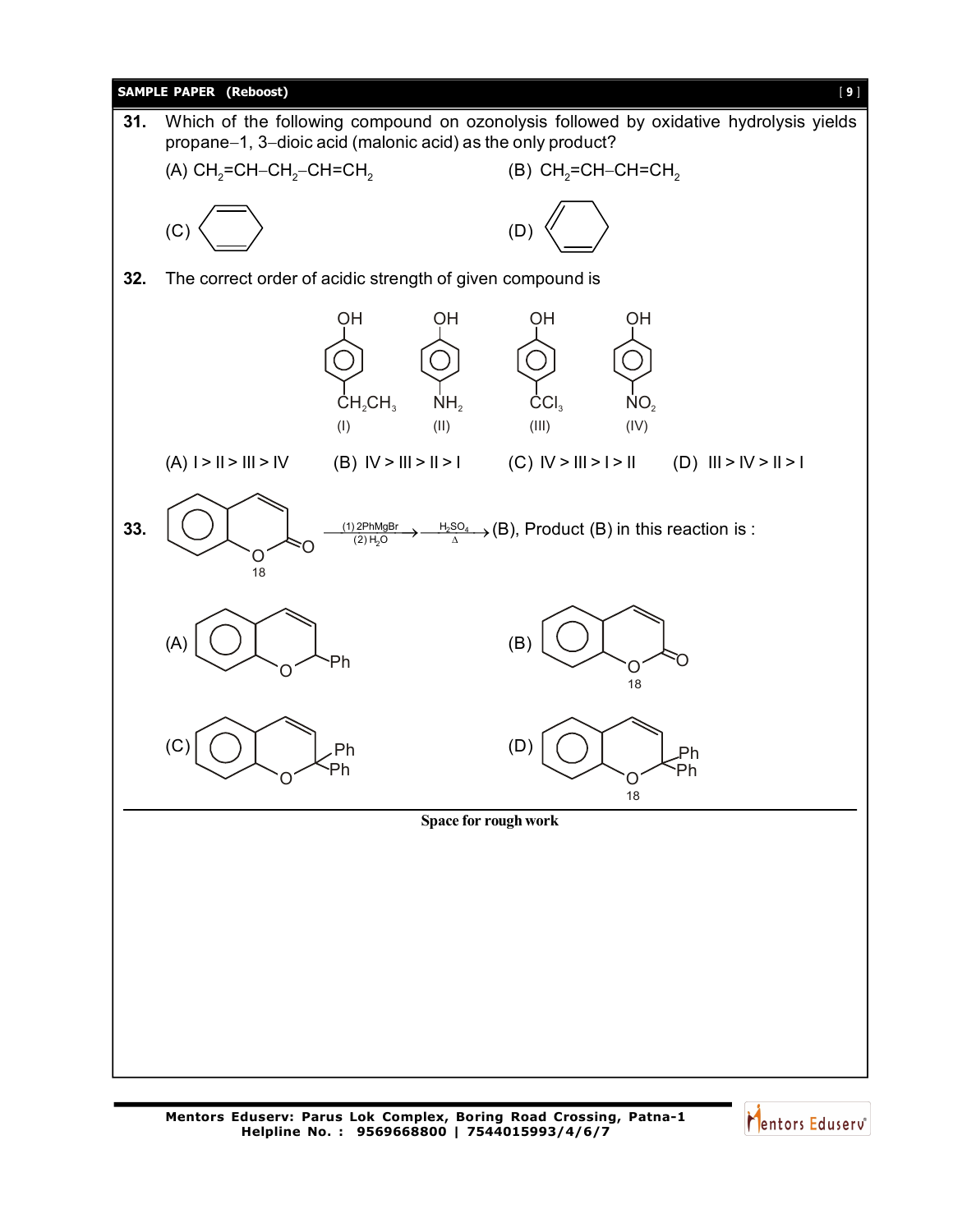

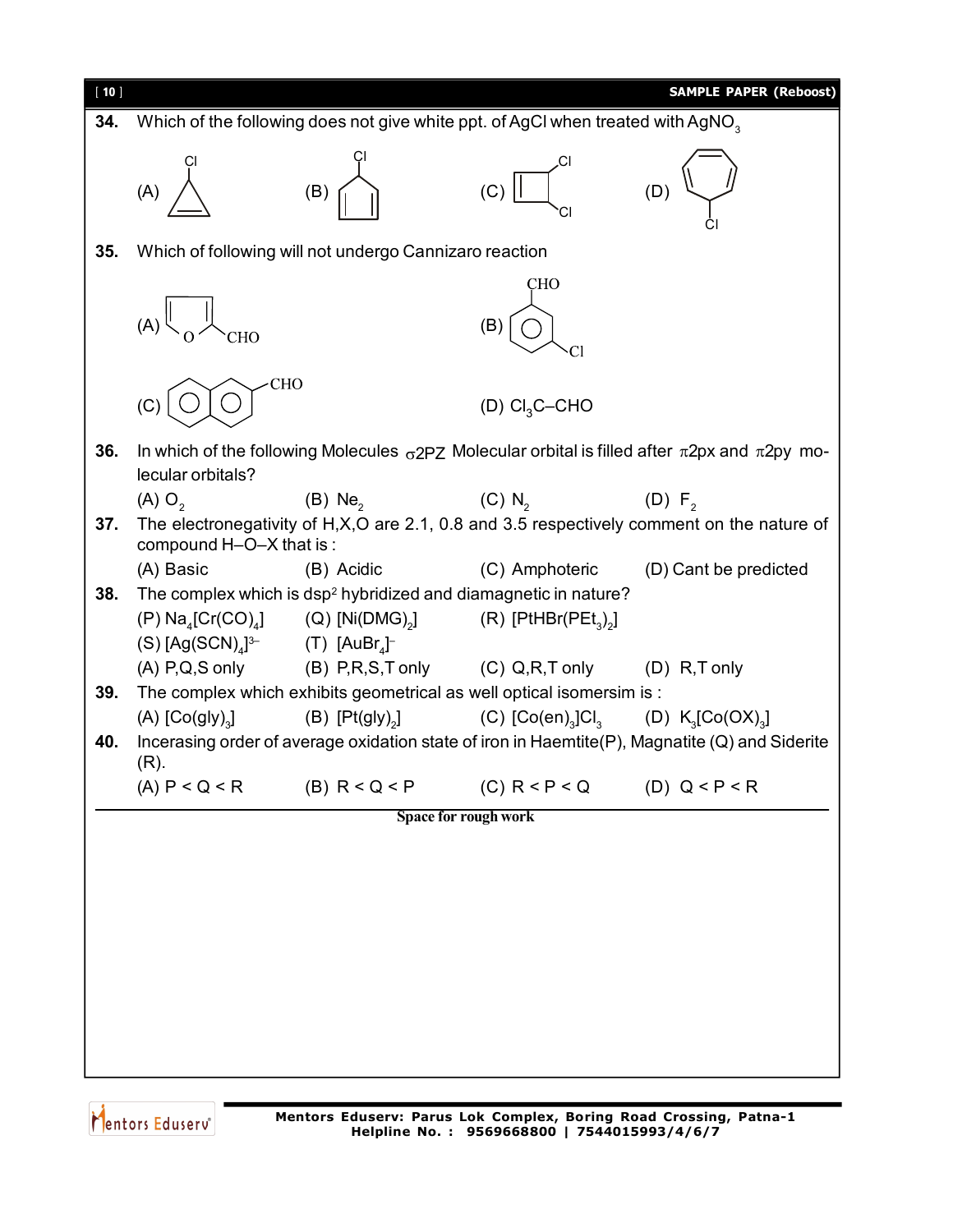|     | <b>SAMPLE PAPER (Reboost)</b> |                                                                                                                                       |                                                                       |                 | [11]              |  |  |  |  |
|-----|-------------------------------|---------------------------------------------------------------------------------------------------------------------------------------|-----------------------------------------------------------------------|-----------------|-------------------|--|--|--|--|
|     |                               | <b>PART-C: MATHEMATICS</b>                                                                                                            |                                                                       |                 |                   |  |  |  |  |
| 41. |                               | The equation of a straight line having equal intercepts and passing through (3, 5) is                                                 |                                                                       |                 |                   |  |  |  |  |
|     | $(A) x + y - 8 = 0$           | (B) $2x - y - 1 = 0$ (C) $x + y + 8 = 0$ (D) $x - y - 8 = 0$                                                                          |                                                                       |                 |                   |  |  |  |  |
| 42. |                               | The radius of the circle passing through the points $(1, 2)$ , $(5, 2)$ and $(5, -2)$ is                                              |                                                                       |                 |                   |  |  |  |  |
|     | (A) $5\sqrt{2}$               | (B) $2\sqrt{5}$                                                                                                                       | (C) $3\sqrt{2}$                                                       | (D) $2\sqrt{2}$ |                   |  |  |  |  |
| 43. |                               | If $cos\theta sin\theta = \sqrt{2} sin\theta$ then one of the values of $cos\theta + sin\theta =$                                     |                                                                       |                 |                   |  |  |  |  |
|     | $(A)$ 1                       | (B) $-\sqrt{2}\cos\theta$ (C) $\sqrt{2}\sin\theta$                                                                                    |                                                                       |                 | (D) none of these |  |  |  |  |
| 44. |                               | The value of $\sqrt{20 + \sqrt{20 + \sqrt{20 + \dots}}\}\$ is equal to                                                                |                                                                       |                 |                   |  |  |  |  |
|     | $(A)$ 7                       | $(B)$ 5                                                                                                                               | $(C) - 4$                                                             | $(D)$ 3         |                   |  |  |  |  |
| 45. |                               | If a > 2, roots of the equation $(2 - a) x2 + 3ax - 1 = 0$ are                                                                        |                                                                       |                 |                   |  |  |  |  |
|     |                               | (A) one positive and one negative                                                                                                     | (B) both negative                                                     |                 |                   |  |  |  |  |
|     | (C) both positive             |                                                                                                                                       | (D) both imaginary                                                    |                 |                   |  |  |  |  |
| 46. |                               | The solution set of the inequality $x(2^X - 1)(x+2)(x-3)^2 \le 0$                                                                     |                                                                       |                 |                   |  |  |  |  |
|     | $(A)$ $(-\infty, -2]$ ;       | $(B)$ $[2, \infty)$                                                                                                                   | (C) $(-\infty, -2] \cup \{0, 3\}$ (D) None of these                   |                 |                   |  |  |  |  |
| 47. |                               | A box contains 100 bulbs out of which 10 are defective. 5 bulbs are drawn from the box. The<br>probability that none is defective, is |                                                                       |                 |                   |  |  |  |  |
|     | (A) $\frac{90C_5}{100C_5}$    | (B) $1-\frac{^{10}C_5}{^{100}C_7}$                                                                                                    | (C) $\left(\frac{9}{10}\right)^5$ (D) $1-\left(\frac{1}{10}\right)^5$ |                 |                   |  |  |  |  |
| 48. |                               | If A = [a b], B = [-b -a] and C = $\begin{bmatrix} a \\ -a \end{bmatrix}$ , then the correct statement is                             |                                                                       |                 |                   |  |  |  |  |
|     | $(A)$ A = $-B$                | $(B)$ A + B = A – B                                                                                                                   | $(C) AC = BC$                                                         |                 | $(D) CA = CB$     |  |  |  |  |
|     | Space for rough work          |                                                                                                                                       |                                                                       |                 |                   |  |  |  |  |
|     |                               |                                                                                                                                       |                                                                       |                 |                   |  |  |  |  |
|     |                               |                                                                                                                                       |                                                                       |                 |                   |  |  |  |  |
|     |                               |                                                                                                                                       |                                                                       |                 |                   |  |  |  |  |
|     |                               |                                                                                                                                       |                                                                       |                 |                   |  |  |  |  |
|     |                               |                                                                                                                                       |                                                                       |                 |                   |  |  |  |  |
|     |                               |                                                                                                                                       |                                                                       |                 |                   |  |  |  |  |
|     |                               |                                                                                                                                       |                                                                       |                 |                   |  |  |  |  |
|     |                               |                                                                                                                                       |                                                                       |                 |                   |  |  |  |  |
|     |                               |                                                                                                                                       |                                                                       |                 |                   |  |  |  |  |

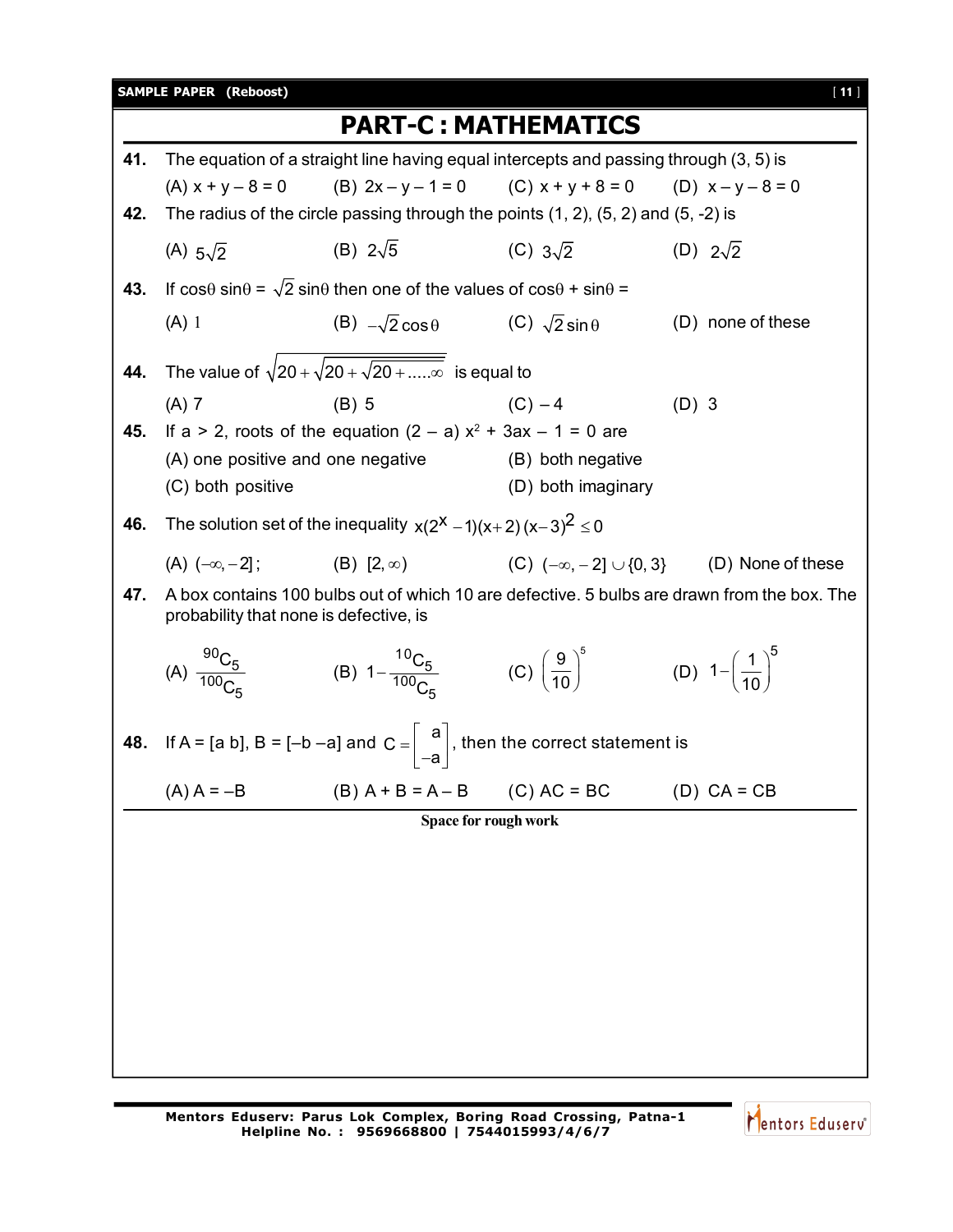| <b>SAMPLE PAPER (Reboost)</b><br>[ 12 ] |  |
|-----------------------------------------|--|
|-----------------------------------------|--|

| 49. | If f(7) = 5 and f'(7) = 5, then Lt $\frac{x f(7) - 7 f(x)}{x - 7}$     |                                                                                                                                                                                           |                               |                                                                                                                |  |  |
|-----|------------------------------------------------------------------------|-------------------------------------------------------------------------------------------------------------------------------------------------------------------------------------------|-------------------------------|----------------------------------------------------------------------------------------------------------------|--|--|
|     | $(A)$ 35                                                               | $(B) - 35$ (C) 28                                                                                                                                                                         |                               | $(D) - 30$                                                                                                     |  |  |
| 50. |                                                                        | Vectors $\vec{a}$ & $\vec{b}$ make an angle $\theta = \frac{2\pi}{3}$ . If $ \vec{a}  = 1$ , $ \vec{b}  = 2$ then $\left\{ (\vec{a} + 3\vec{b}) \times (3\vec{a} - \vec{b}) \right\}^2 =$ |                               |                                                                                                                |  |  |
|     | $(A)$ 225                                                              | (B) 250                                                                                                                                                                                   | $(C)$ 275                     | $(D)$ 300                                                                                                      |  |  |
| 51. |                                                                        | If the points (-1, 3, 3), (-4, 2, 2) and (5, 5, $\lambda$ ) are collinear then $\lambda =$                                                                                                |                               |                                                                                                                |  |  |
|     | $(A) -10$                                                              | $(B)$ 5                                                                                                                                                                                   | $(C) -5$                      | $(D)$ 10                                                                                                       |  |  |
| 52. | concurrent if                                                          |                                                                                                                                                                                           |                               | The lines $x + my + n = 0$ , $mx + ny + l = 0$ and $nx + ly + m = 0$ , (l, m, n are not all equal) are         |  |  |
|     | $(A)$ $1^2 + m^2 + n^2 = 1$                                            |                                                                                                                                                                                           | $(B)$ lm + mn + nl = 1        |                                                                                                                |  |  |
|     | $(C)$ lm + mn + nl = 0                                                 |                                                                                                                                                                                           | $(D)$   + m + n = 0           |                                                                                                                |  |  |
|     | <b>53.</b> Lt <sub>x+0</sub> $\frac{\sqrt{1+x^3}-\sqrt{1-x^3}}{x^3}$ = |                                                                                                                                                                                           |                               |                                                                                                                |  |  |
|     | $(A)$ 1                                                                | $(B) -1$                                                                                                                                                                                  | $(C)$ 2                       | (D) $\frac{1}{2}$                                                                                              |  |  |
| 54. | The domain of $\frac{1}{\sqrt{ x  - x}}$ is                            |                                                                                                                                                                                           |                               |                                                                                                                |  |  |
|     | (A) $(-\infty, 0)$ (B) $(-\infty, 0]$                                  |                                                                                                                                                                                           | (C) $(0, \infty)$ (D) R - {0} |                                                                                                                |  |  |
| 55. |                                                                        |                                                                                                                                                                                           |                               | Let $f(x) = 2^{2x-1}$ and $g(x) = -2^x + 2x \log 2$ , then set of all values of x such that $f'(x) > g'(x)$ is |  |  |
|     | $(A)$ $(0, 1)$                                                         | $(B)$ $(-1, 0)$                                                                                                                                                                           | $(C)$ $(0,\infty)$            | (D) $(-\infty,0)$                                                                                              |  |  |
|     |                                                                        | <b>Space for rough work</b>                                                                                                                                                               |                               |                                                                                                                |  |  |
|     |                                                                        |                                                                                                                                                                                           |                               |                                                                                                                |  |  |
|     |                                                                        |                                                                                                                                                                                           |                               |                                                                                                                |  |  |
|     |                                                                        |                                                                                                                                                                                           |                               |                                                                                                                |  |  |
|     |                                                                        |                                                                                                                                                                                           |                               |                                                                                                                |  |  |
|     |                                                                        |                                                                                                                                                                                           |                               |                                                                                                                |  |  |
|     |                                                                        |                                                                                                                                                                                           |                               |                                                                                                                |  |  |
|     |                                                                        |                                                                                                                                                                                           |                               |                                                                                                                |  |  |

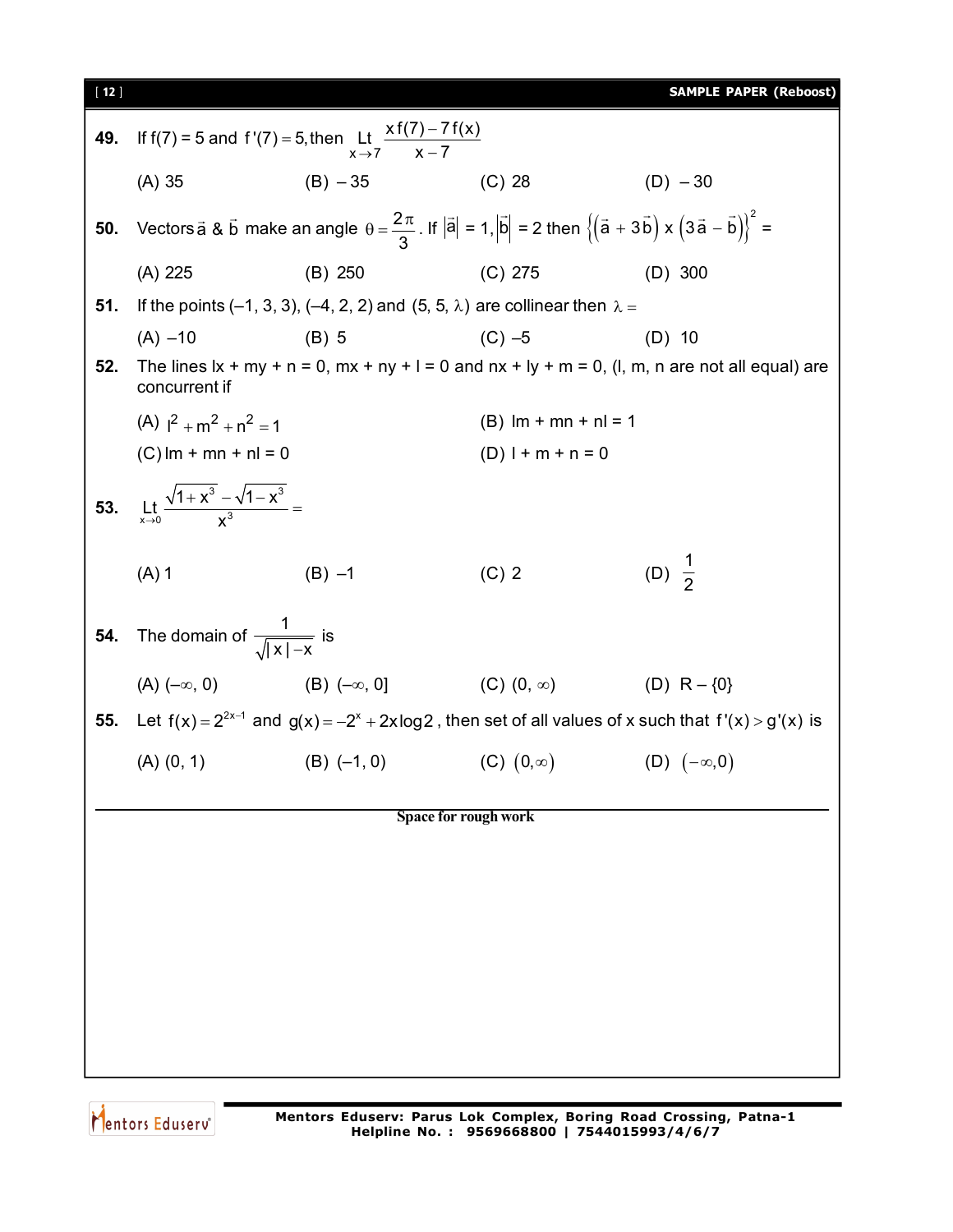## **SAMPLE PAPER (Reboost)** [ **13** ]

56. If R be a relation from A = {1, 2, 3, 4} to B = {1, 3, 5} i.e., (a,b) ∈ R ⇒ a < b, then R<sup>-1</sup>  
\n(A) {((3, 1), (5, 1), (3, 2), (5, 2), (5, 3), (5, 4))}  
\n(B) {(3, 3), (3, 4), (4, 5)}  
\n(C) {(1, 3), (1, 5), (2, 3), (2, 5), (3, 5), (4, 5)}  
\n(D) {(3, 3), (3, 5), (5, 3), (5, 5)}  
\n57. 
$$
1 = \int \frac{2x-3}{(x-1)(x-2)} dx
$$
 is equal to  
\n(A)  $log \left| \frac{x-1}{x-1} \right| + c$   
\n(B)  $log |(x-1)(x-2)| + c$   
\n(C)  $log \left| \frac{x-2}{x-1} \right| + c$   
\n(D) none of these  
\n58.  $\int_{0}^{x/4} \frac{dx}{1+cos2x}$  equals  
\n(A) -1  
\n(B) 1  
\n(C) 1/2  
\n(D) -1/2  
\n59. The area bounded by the curves  $y^2 = 8x$  and  $x^2 = 8y$  is  
\n(A) 64 sq. units  
\n(B) 64/3 sq. units  
\n(C) 9/2 sq. units  
\n(D) none of these  
\n60. The differential equation of the curve given by  $y = ae^x + be^{-x}$  is  
\n(A)  $\frac{d^2y}{dx^2} = \frac{dy}{dx}$   
\n(B)  $\frac{d^2y}{dx^2} = y + c$   
\n(C)  $\frac{d^2y}{dx^2} = y$   
\n(D) none of these  
\nSpace for rough work